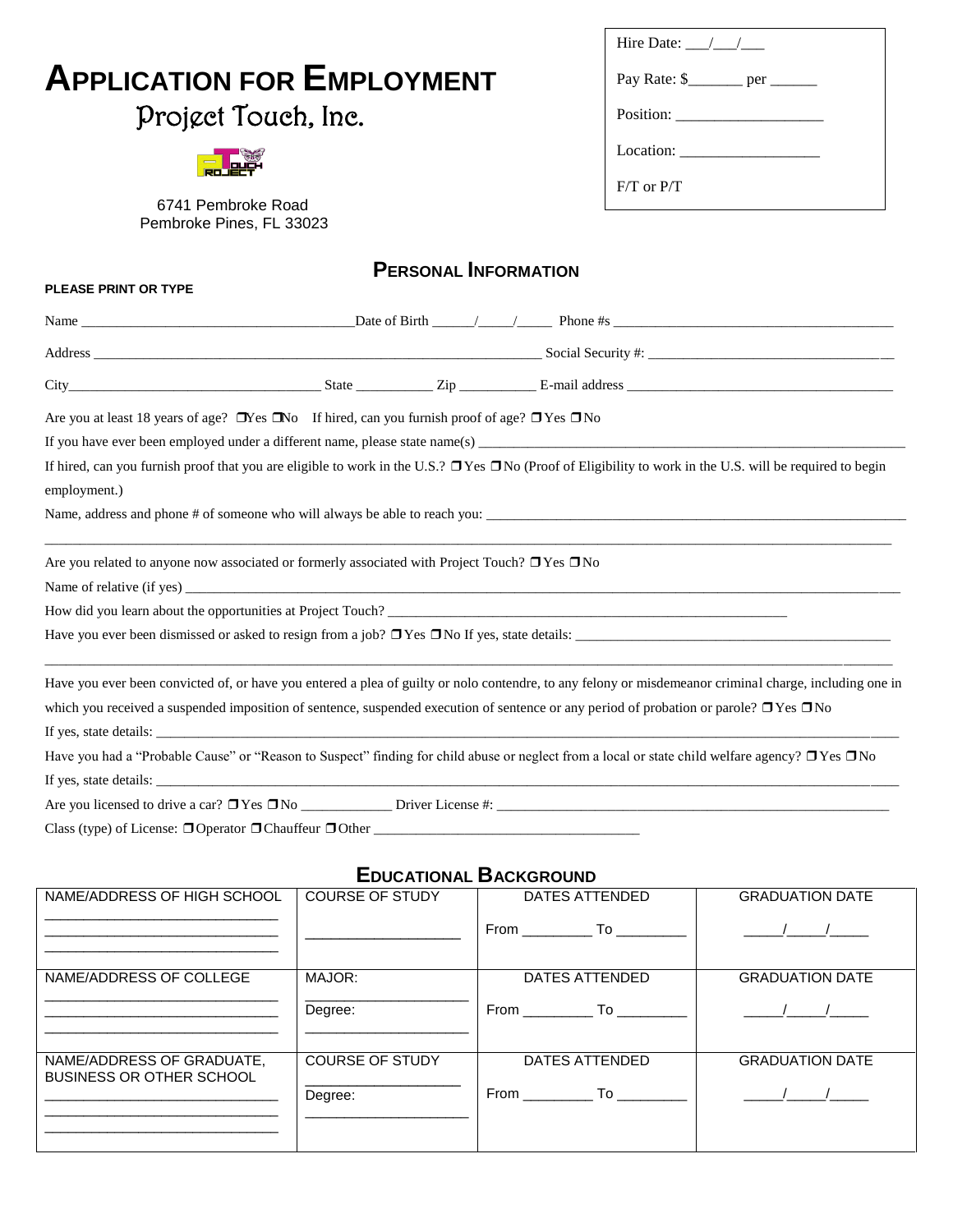## **EMPLOYMENT EXPERIENCE**

*Start with your present or last job. Include any job-related military service assignments and volunteer activities. Complete addresses must be provided to process application.*

| #1 Employer                           |                           | <b>Date Employed</b>      |                 | <b>Work Performed</b> |                                  |  |
|---------------------------------------|---------------------------|---------------------------|-----------------|-----------------------|----------------------------------|--|
|                                       |                           | From                      | $\overline{To}$ |                       |                                  |  |
| <b>Address</b>                        | Phone                     |                           |                 |                       |                                  |  |
| City, State, Zip                      |                           | <b>Hourly Rate/Salary</b> |                 |                       |                                  |  |
|                                       |                           | <b>Starting</b>           | Final           |                       |                                  |  |
| <b>Job Title</b><br><b>Supervisor</b> |                           |                           |                 |                       |                                  |  |
| <b>Reason for Leaving</b>             |                           |                           |                 | <b>Part Time</b>      | Full Time (Circle One)           |  |
| #2 Employer                           |                           | <b>Date Employed</b>      |                 |                       | <b>Work Performed</b>            |  |
|                                       |                           | From                      | T <sub>o</sub>  |                       |                                  |  |
| <b>Address</b>                        | Phone                     |                           |                 |                       |                                  |  |
| City, State, Zip                      |                           | <b>Hourly Rate/Salary</b> |                 |                       |                                  |  |
|                                       |                           | <b>Starting</b>           | Final           |                       |                                  |  |
| <b>Job Title</b><br><b>Supervisor</b> |                           |                           |                 |                       |                                  |  |
| <b>Reason for Leaving</b>             |                           |                           |                 | <b>Part Time</b>      | Full Time (Circle One)           |  |
| #3 Employer                           |                           | <b>Date Employed</b>      |                 |                       | <b>Work Performed</b>            |  |
|                                       |                           | From                      | $\overline{To}$ |                       |                                  |  |
| <b>Address</b>                        | Phone                     |                           |                 |                       |                                  |  |
| City, State, Zip                      | <b>Hourly Rate/Salary</b> |                           |                 |                       |                                  |  |
|                                       |                           | <b>Starting</b>           | Final           |                       |                                  |  |
| <b>Job Title</b><br><b>Supervisor</b> |                           |                           |                 |                       |                                  |  |
| <b>Reason for Leaving</b>             |                           |                           |                 | <b>Part Time</b>      | <b>Full Time</b><br>(Circle One) |  |
| #4 Employer                           |                           | <b>Date Employed</b>      |                 |                       | <b>Work Performed</b>            |  |
|                                       |                           | From                      | To              |                       |                                  |  |
| <b>Address</b>                        | Phone                     |                           |                 |                       |                                  |  |
| City, State, Zip                      |                           | <b>Hourly Rate/Salary</b> |                 |                       |                                  |  |
|                                       |                           | <b>Starting</b>           | <b>Final</b>    |                       |                                  |  |
| <b>Job Title</b><br>Supervisor        |                           |                           |                 |                       |                                  |  |
| <b>Reason for Leaving</b>             |                           |                           |                 | <b>Part Time</b>      | <b>Full Time</b><br>(Circle One) |  |
|                                       |                           |                           |                 |                       |                                  |  |

*Military Service:*

Dates\_\_\_\_\_\_\_\_\_\_\_\_\_ to \_\_\_\_\_\_\_\_\_\_\_\_\_ Branch of Service\_\_\_\_\_\_\_\_\_\_\_\_\_\_\_ Rank or Grade\_\_\_\_\_\_\_\_\_\_\_\_\_\_ Type of Discharge\_\_\_\_\_\_\_\_\_\_\_